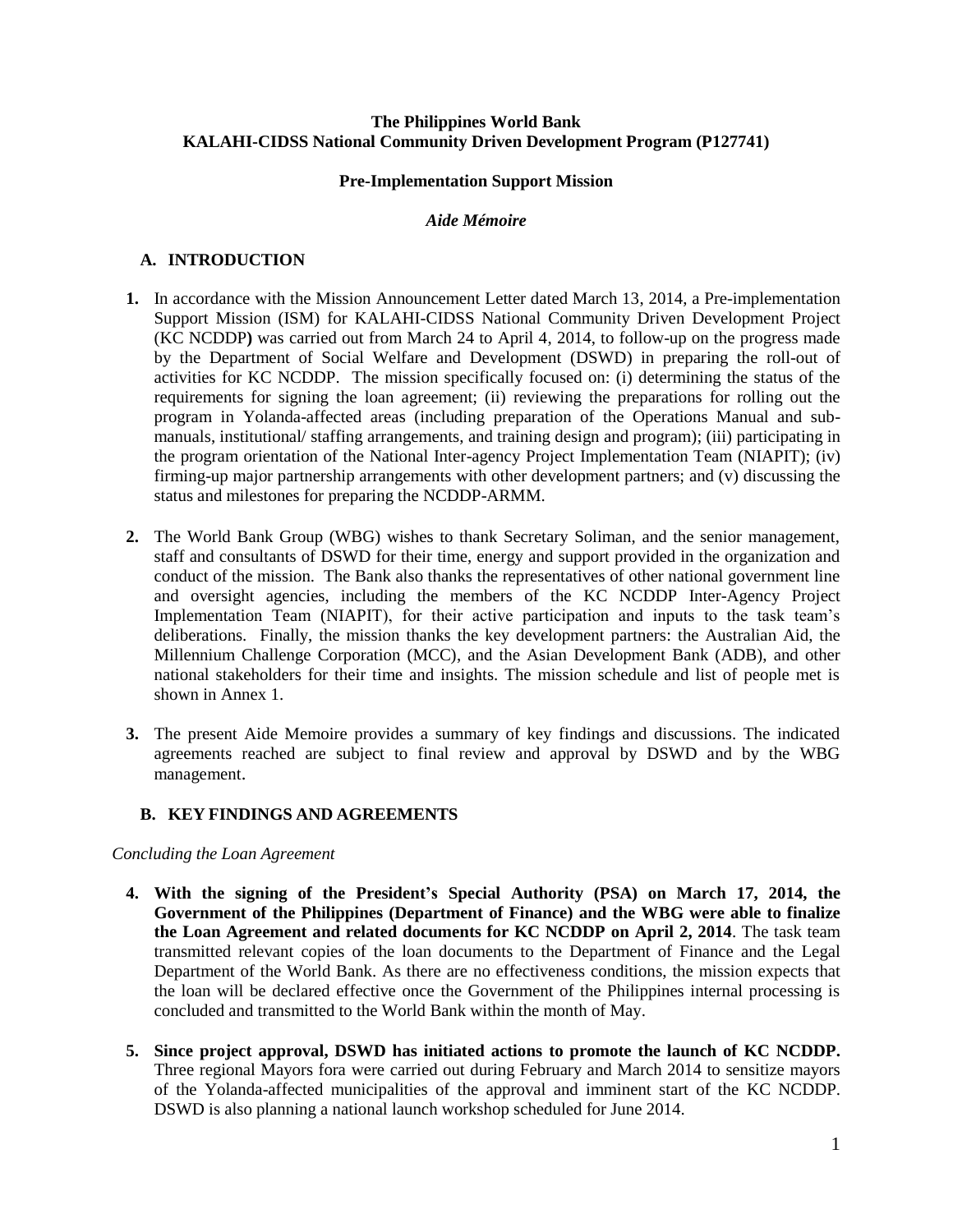## *Progress with implementation of roll-out plan*

 $\overline{a}$ 

- **6. The mission took stock of progress with preparatory activities for KC NCDDP roll-out, with priority given to Yolanda affected areas**. The preliminary work plan developed by DSWD, which estimates field deployment of Area Coordination Teams (ACT) in June 2014, will be challenging to implement. The mission recognizes the need to operationalize the project as quickly as possible, given: (i) the additional operational challenges of KC NCDDP implementation in disaster affected areas; (ii) the need to hire approximately 8,000 field staff (of which around 6,000 would be new); and (iii) the importance of conducting basic training of staff prior to deployment. The mission appreciates the National Project Management Office's (NPMO) initiative to undertake the regional planning workshop with all Field Offices in April to prepare detailed and realistic work-plans for a phased roll-out in the field. Assessing the feasibility of these work-plans with Regional Project Management Offices (RPMO) and prioritizing the areas most affected by Yolanda<sup>1</sup> particularly during the first year of implementation will be especially important in this process.
- **7. The planning workshops with the RPMOs** will generate a set of detailed work plans with validated estimates for roll-out including: (i) time-line for setting-up new offices, repairing those damaged and purchasing equipment; (ii) staff hires or re-deployments to priority areas; (iii) training of field teams; and (iv) time-line for community mobilization and initial sub-project development. The mission agreed that the detailed work plans would be shared with the WBG team for review by the  $16<sup>th</sup>$  of May 2014.
- **8. The mission reviewed the status of completion of the operational guidelines and sub-manuals** for field teams including: (i) the further updated Operations Manual (OM); (ii) Disaster Response Operations Manual (DROM); Community Empowerment Activity Cycle Manual (which includes Guidance Notes on Gender Mainstreaming, KC NCDDP Facilitation in Indigenous People (IP) Communities and Guidance on KC NCDDP implementation in conflict-affected areas); (iii) Community-based Finance, (iv) Community-based Procurement sub-manuals; (v) Communitybased Infrastructure; (vi) Monitoring and Evaluation Sub-Manual, and (vii) Grievance and Redress System Sub-Manual. The KC NCDDP Environment and Social Management Framework was finalized prior to the mission and found to provide adequate guidance to field teams. Detailed comments were provided to DSWD by the WBG during the mission on the operational guidelines and sub-manuals.

## **9. While DSWD has made progress with the updating and finalization of the sub-manuals outlined above, it was agreed that additional revisions would be carried out as follows:**

- **a.** Further updates of the **Operations Manual** will be completed by the 21<sup>st</sup> of April 2014.
- **b.** The **revisions of the DROM** will be finalized by the  $30<sup>th</sup>$  of April 2014 in line with the detailed comments provided by the mission.
- **c.** DSWD is completing a **final review of the CEAC sub-manual and linked guidance notes**. The final version of the sub-manual will be shared with the World Bank by the 30<sup>th</sup> of April 2014.
- **d.** Detailed comments were provided during the mission on **the Community-Based Finance and Community-Based Procurement manuals.** The sub-manuals provide an adequate basis for ensuring the implementation of fiduciary matters relating to sub-projects, the teams agreed on additional reviews of both manuals to explore the possibility of further simplification of procedures and requirements that could help to streamline implementation. This will be

<sup>&</sup>lt;sup>1</sup> The 152 priority municipalities that were within 50 kilometers north and south of the path of the Typhoon could serve as the basis for such prioritization.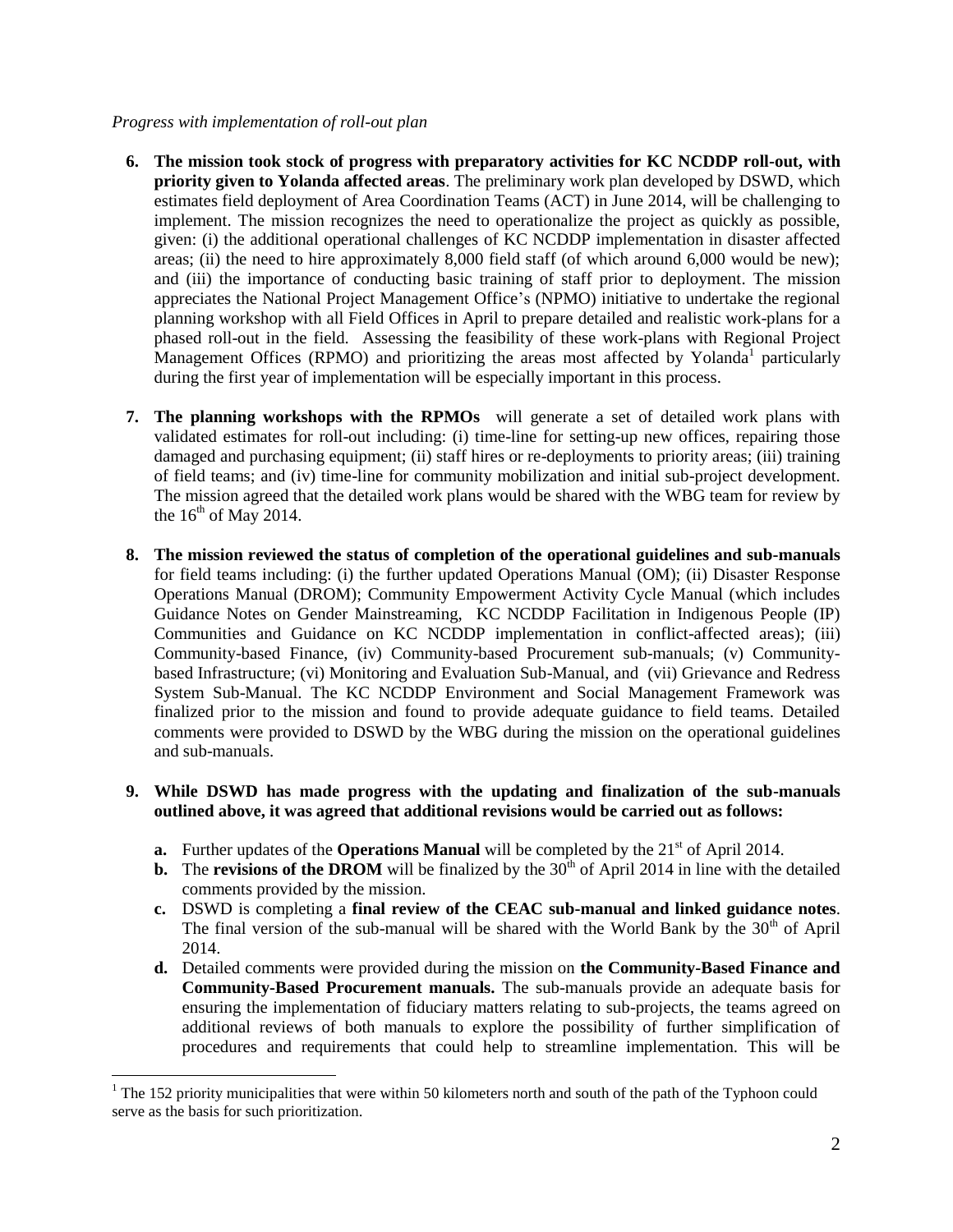completed between April and June 2014 to ensure that the revised versions are available for the training of field teams from July onwards.

- **e. Monitoring and Evaluation (M&E) and Grievance Redress sub-manual** has been completed. The DSWD team is currently conducting a further simplification of the M&E forms. This will be completed by the end of April and the final version will be shared with the World Bank on the  $30<sup>th</sup>$  of April 2014.
- **f. The existing Community Infrastructure manual** is considered sufficient and adequate to provide guidance to Deputy Area Coordinators.
- **10. The DSWD and WBG teams agreed on the need to develop a set of simplified materials for use by Community Facilitators (CFs).** The sub-manuals to be popularized will be DROM and CEAC (including related guidance notes and ESMF), Community-based Procurement and Community-based Finance. A consultancy (or set of consultancies) to develop these materials will be procured by the WBG for DSWD using the Australian Aid Technical Assistance Facility (please see Table 2 for additional details) in April 2014. Given the need to accelerate implementation in Yolanda affected areas, priority will be given to popularizing the DROM. Guidance on emergency procedures will be available for field teams in June 2014 with the remainder of the popularized materials available by August 2014.
- **11. The mission reviewed the preparatory activities for training of field teams** with the consultancy firm selected (ARMDEV Inc.) and DSWD. The agreements reached are as follows:
	- **a.** The technical and financial proposals were found acceptable subject to the following revisions: (i) the travel cost for participants to the Trainers' Training would be shouldered by DSWD. This will be deducted from the original budget estimate submitted by the firm; and (ii) the expected output of the consultancy would not include the enhanced OM and strengthening of the LGUs;
	- **b.** DSWD would provide ARMDEV with the list of trainers by end of April after the regional planning workshops; and
	- **c.** ARMDEV will prepare a draft training plan (including module and session plans) which will be discussed with DSWD and the Bank on April 22 and 23.
- **12. Fiduciary Arrangements.** There were no specific fiduciary issues to be reviewed during the mission as the Loan Agreement was only just signed and the project had not yet been declared effective.
- **13. Retroactive Financing**. As provided in the loan agreement, withdrawals for eligible expenditures under Categories 1 and 2 up to an aggregate amount not exceeding US\$25 million equivalent may be made for payments made prior to the loan signing date but on or after January 1, 2014. DSWD has yet to determine the expenditures that would qualify for retroactive financing. The mission discussed with DSWD to ensure that the WBG procurement guidelines were followed to qualify for retroactive financing. Other expenditures incurred/paid after the loan signing but before the effectiveness date shall be covered under the regular financing.
- **14. Harmonization of Local Counterpart Contribution (LCC) Requirements.** The mission would like to commend DSWD for its efforts to harmonize the KC NCDDP LCC contributions with Grass Roots Participatory Budgeting and Planning (GPBP) LCC requirements for 2015. As previously discussed, such harmonization would help avoid both competition and confusion in implementing both programs. Table 1 below presents the GPBP LCC guidance issued by DBM for 2015, which the mission strongly recommends be applied under KC NCDDP. The mission also noted and endorsed the proposed suspension of LCC requirements for Yolanda affected areas in 2014 (and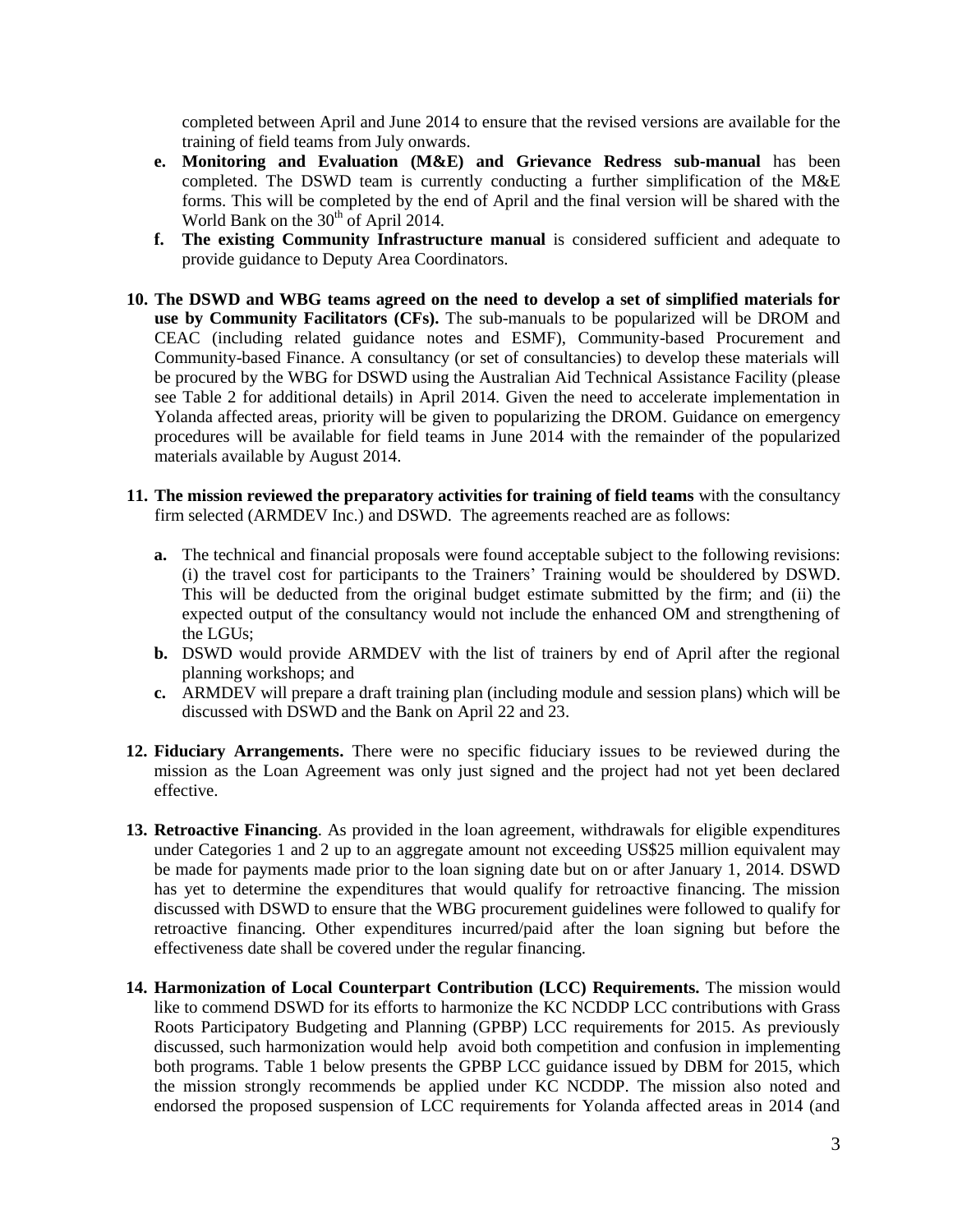which may be extended into 2015). These adjustments, including changes in amounts and in cash requirements should be reflected in the KC NCDDP Operations Manual. Given the time-frame for KC NCDDP roll-out with sub-projects expected in early 2015 only, there would be no need to apply different LCC requirements for 2014.

|                                                                            | Required Cash Counterpart |
|----------------------------------------------------------------------------|---------------------------|
| Municipalities (Based on proportion of<br>Grassroots Budgeting and KALAHI- |                           |
| CIDSS funding to LDF)                                                      |                           |
| Up to 100% of the LDF                                                      | 10% of the LDF            |
| Over 100% up to 150% of the<br>LDF                                         | 15% of the LDF            |
| Over 150% of the LDF                                                       | 20% of the LDF            |
| All Cities                                                                 | 40% of the Budget Cap     |

**Table 1: KC NCDDP and GPBP LCC requirements from 2015**

\*The required counterpart for each LGUs is detailed in Annex A.

*Confirming Block Grant Allocations*

 $\overline{a}$ 

- **15.** DSWD shared the updated proposal for block grants to municipalities based on the various discussions and agreements reached during the course of the NCDDP negotiations. The mission was pleased to confirm the following parameters for block grant financing, which will apply equally to all NCDDP funding sources<sup>2</sup>:
	- a. All  $4<sup>th</sup>$  to  $6<sup>th</sup>$  class municipalities in the country with a poverty incidence of 26.5% or higher would be eligible for financing on a per capita basis; the level of financing per person per blockgrant would range from PHP 400 to PHP 500, depending on poverty incidence;
	- b. All  $1<sup>st</sup>$  to  $3<sup>rd</sup>$  class municipalities with a poverty incidence of 40% or higher would be eligible for financing on a per capita basis; the level of financing per block-grant would range from PHP 300 to PHP 400, depending on poverty incidence;
	- c. A minimum "floor" value of PHP 2 million per municipality and maximum "ceiling" of PHP 20 million will be applied to the annual block-grants for each municipality, regardless of their poverty incidence and income classification (within the above parameters) and population size;
	- d. All eligible municipalities would receive 4 rounds of block grant funding, taking into consideration financing already received under KALALHI-CIDSS Additional Financing and MCC:
	- e. Municipalities currently supported under KALAHI-CIDSS Additional Financing and MCC, but no longer considered "poor" by the above definitions, would also be eligible to receive up to the balance of 4 block grants;
	- f. All Yolanda-affected municipalities considered "poor" as defined above would receive 4 rounds of block-grants regardless of how many block grants they've received under KALAHI-CIDSS Additional Financing and MCC.
	- g. Non-poor Yolanda-affected municipalities<sup>3</sup> would also be eligible to receive 2 block grants of support;

 $2$  However, it is noted that the ADB's revised emergency loan for NCDDP only covers the financing of block grants in Yolanda affected municipalities.

<sup>&</sup>lt;sup>3</sup> The list of Yolanda-affected municipalities is based on the National Disaster Risk Reduction and Management Council Situation Report No. 57 of December 9, 2014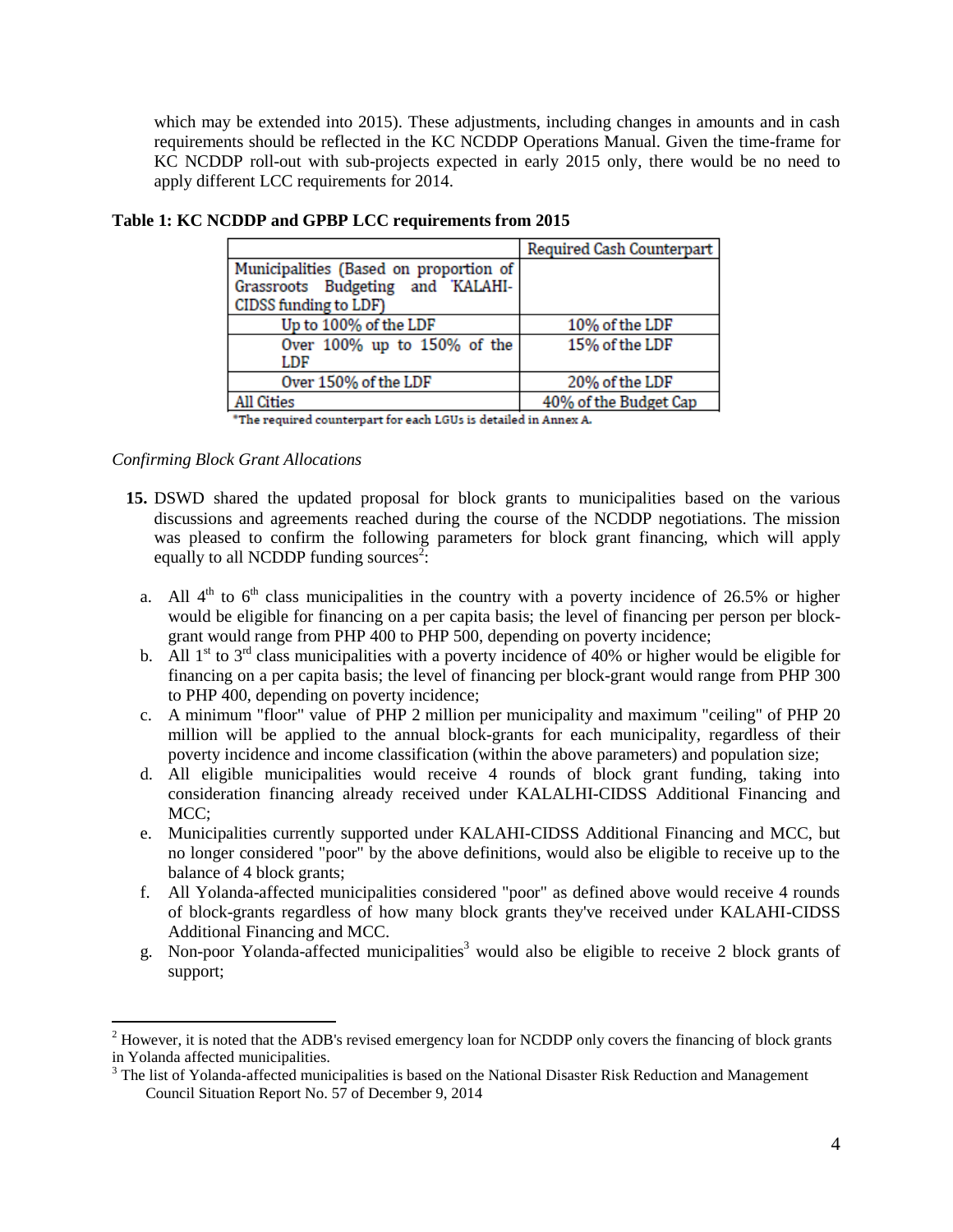- h. All Yolanda-affected municipalities would receive the value of their first two block grants in the first year of project implementation-- therefore, non-poor Yolanda-affected municipalities, would receive their entire allocation in one cycle.
- **16.** These parameters and the resulting value and frequency of block-grants to all eligible municipalities to be financed under NCDDP were presented in the excel spreadsheet "**20Mar14-NCDDP 847 Grants.xls**" shared by DSWD with the World Bank and ADB on March 29, 2014. This spreadsheet would serve as the basis for any further discussions around these allocations. The mission recommends that, once confirmed accurate and without computational errors, this information of the financing parameters and the resulting per municipality block grants be shared with all eligible municipalities.

## *National Inter-agency Implementation Team (NIAPT) coordination arrangements*

- **17. The mission participated in the meeting of the NIAPIT for KC NCDDP Implementation on March 26, 2014.** While the NIAPIT was involved in preparing the KC NCDDP design, its membership was expanded to include national agencies that are involved in post-Yolanda recovery and rehabilitation<sup>4</sup>. The Terms of Reference of NIAPIT were adopted and an initial set of operational issues that require inter-agency action discussed. The NIAPIT further agreed to form the following TWGs to further discuss the operational issues and proposed options for resolution: (i) housing; (ii) standards for resilient community facilities; (iii) livelihoods; (iv) risk-based local planning; and (v) information sharing.
- **18. The mission would like to commend DSWD for the very good collaborative relationship established with key line agencies for KC NCDDP implementation. Given the roll-out plan established and the need to engage with some of the agencies for operational decisions, the WBG team would strongly recommend that a smaller, "executive" group be established** to support KC NCDDP roll-out. This will be critical for DSWD to obtain clear and timely guidance on issues such as new building standards to apply to Yolanda affected areas or the training of Department of Interior and Local Government (DILG) for Grass Roots Participatory Budget (GPBP) facilitation.

## *Development Partners Coordination and Technical Assistance*

 $\overline{a}$ 

**19. The mission held discussions with the key KC NCDDP development partners (ADB and Australian Aid) to confirm agreements and specific actions that would facilitate collaboration and coordination during implementation of the KC NCDDP**. The specific actions discussed and agreed to are: (i) joint supervision missions (at least twice per year); (ii) unified report formats for financial and technical progress; (iii) technical assistance and support to be coordinated and harmonized; and (iv) a quarterly partners meeting that would include MCC and Spanish Development Cooperation and would be synchronized with the KC NCDDP National Steering Committee meetings. ADB proposed that a Memorandum of Understanding be entered into between the two development banks to formalize these agreements, which the WBG is reviewing. In addition, it was agreed previously during the preparation process that a similar results framework and the same Operations Manuals and disbursement arrangements would be used for both funding partners (though there are some important differences in the types of expenditures and where ADB block grant funding would be applied). ADB has taken the lead on work to improve the electronic processing of requests for reimbursement under the Project. Lastly, the DSWD team informed the

<sup>&</sup>lt;sup>4</sup> The list of National Government Agencies and Civil Society Organizations that attended in the event are outlined in Annex 1.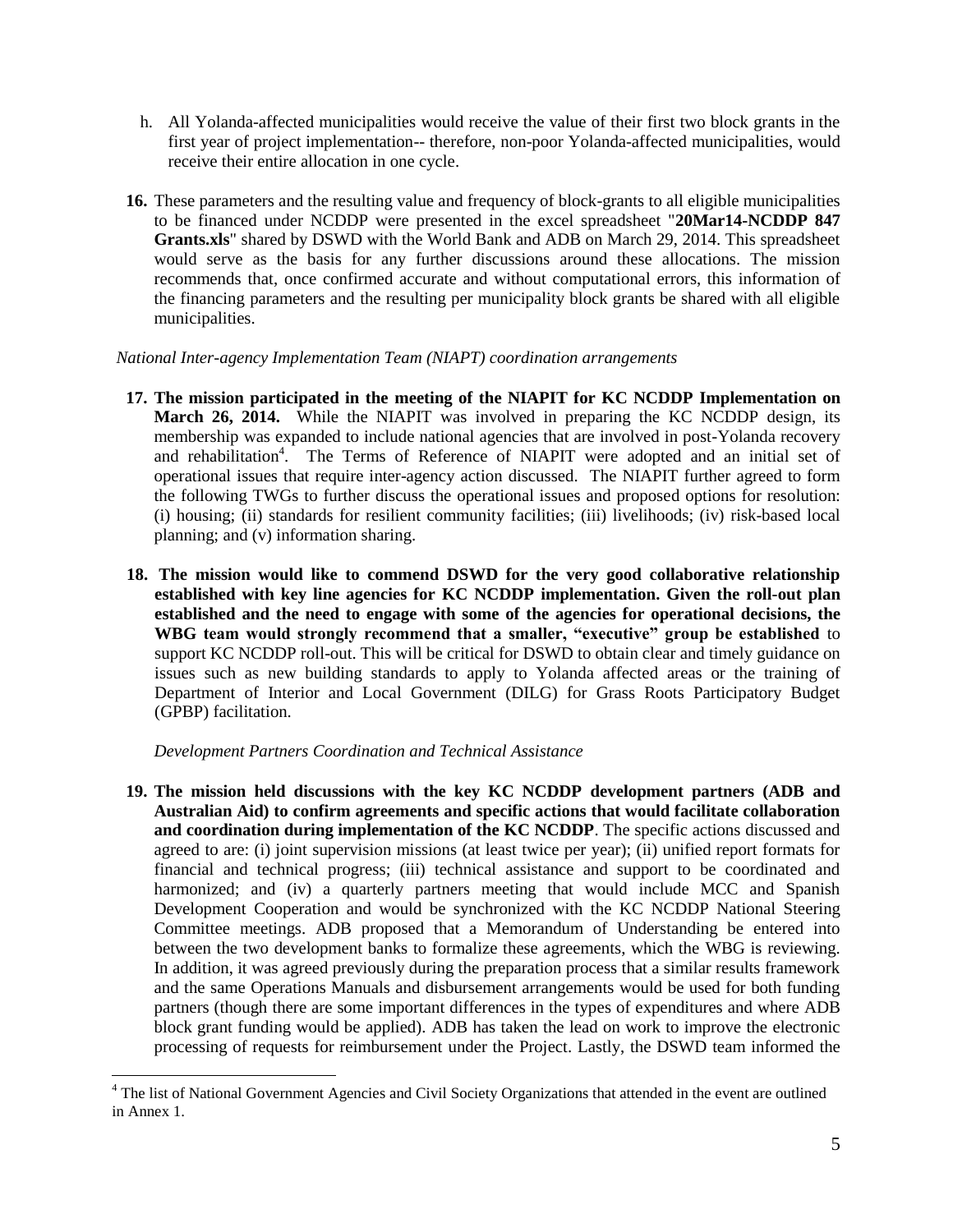mission that they are negotiating with MCC to apply a "one-team approach" to the work under KC NCDDP that would include the use of the agreed disaster response procedures (as outlined in the DROM) for MCC financed municipalities in the Yolanda-affected areas.

- **20. The mission discussed in further detail the arrangements and financing for technical assistance and analytical support under the KC NCDDP**. The Bank's KC NCDDP team oversees a grant from Australian Aid for analytical and advisory activities (World Bank Umbrella Trust Fund – WB UTF) relating to the implementation of the KC NCDDP, which was approved by the joint Australian Government/World Bank Trust Fund Steering Committee in May 2013, and internally by the World Bank in November 2013. The grant finances a broad range of analytical work, technical assistance, capacity building and implementation support relating to the KC NCDDP, and is estimated at \$2.1 million, of which \$280,000 has been committed by Australian Aid to date. ADB has also secured a grant of \$1.5 million from the Japanese Poverty Reduction Fund specifically relating to capacity building analysis and support under KC NCDDP. In relation, the ADB and WBG teams reached preliminary agreement with the NPMO on an immediate list of TA and support needs and proposed partner responsibilities, as presented in the Table 2 below. DSWD will further review the proposed division of labor on technical assistance and revert to the ADB and WBG with any proposed changes by the end of April 2014.
- **21. The mission discussed the possible use of existing TA funds allocated to DSWD's Technical Assistance Unit (TAU) by Australian Aid (AUD 2.7 million) to support KC NCDDP in securing engineering TA in Yolanda affected areas (for quality assurance and capacity building support)**. These are skills in high demand with salary costs for engineers having increased substantially and DSWD losing a number of staff to International NGOs. Global experience of CDD in DRM highlights this loss of qualified staff as a key bottle-neck. The mission recommended that available funds in TAU be used to contract with an engineering or management consultant firm that would hire and oversee additional engineers to support and coach newly hired Deputy Area Coordinators (DACs) and to provide quality assurance inputs for the significant scaling-up of activities in the Yolanda-affected areas. This would: (i) allow a higher ratio of DAC per barangay as DROM requires the development of project proposals with communities to speed up implementation; and (ii) by setting up temporary arrangements with a firm to avoid disrupting ACT dynamics by providing DACs with higher salaries. An assessment of the financing implications of implementing this strategy for all of the Yolanda-affected municipalities was shared with DSWD during the mission.

|    | <b>Type of TA/Support</b>                       | <b>Timing</b> | <b>Partner</b> | <b>Source</b> |
|----|-------------------------------------------------|---------------|----------------|---------------|
|    | Design of Training of Trainers (ToT) for basic  | Apr-June      | WВ             | <b>UTF</b>    |
|    | Area Coordination Teams (ACT) training          |               |                |               |
| 2. | Sub-project engineering design revisions        | June-Aug      | <b>ADB</b>     | <b>CDTF</b>   |
| 3. | Just-in-time support to NIAPIT sub-             | June-Dec      | <b>ADB</b>     | <b>CDTF</b>   |
|    | committees                                      |               |                |               |
| 4. | Process review of KC in Yolanda-affected        | Sept-Dec      | <b>WB</b>      | UTF           |
|    | areas                                           |               |                |               |
| 5. | Popularizing of community manuals               | Sept-Dec      | <b>WB</b>      | UTF           |
| 6. | Baseline survey for KC NCDDP                    | Start by      | <b>WB</b>      | <b>UTF</b>    |
|    |                                                 | Nov.          |                |               |
|    | Revision and updating of training materials for | Nov-Feb       | <b>ADB</b>     | CDTF          |

## **Table 2: Technical Assistance for Priority Activities in 2014**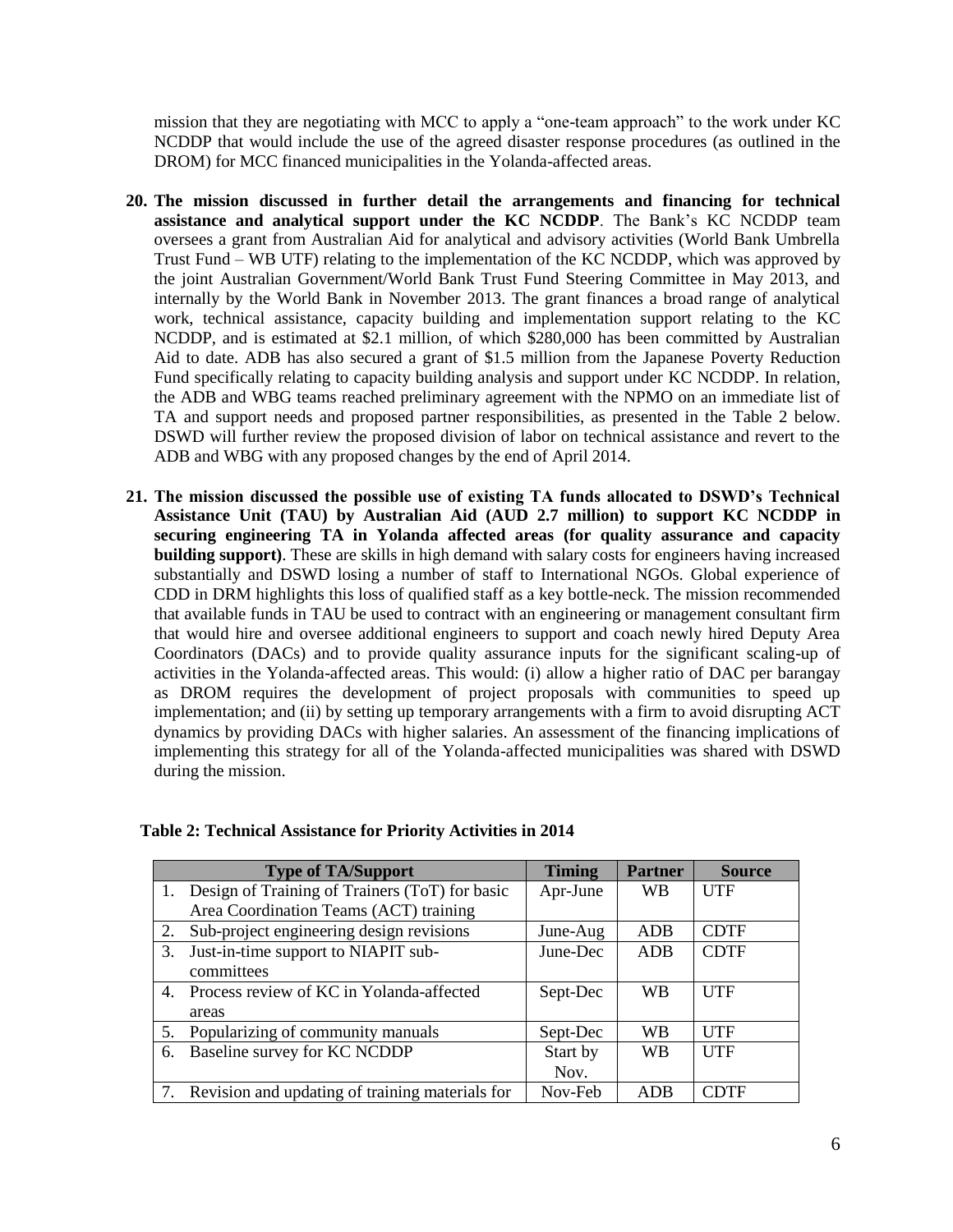|                                                | <b>Community Volunteer training</b>     |          |     |             |
|------------------------------------------------|-----------------------------------------|----------|-----|-------------|
| Social marketing strategy and material designs |                                         |          | TBC | <b>CDTF</b> |
|                                                | a. Immediate materials production       | April    |     |             |
|                                                | b. Longer-term strategy and design work | June-Dec |     |             |

*Progress with KC NCDDP-Autonomous Region in Muslim Mindanao (ARMM) Preparation* 

- **22. Issues** A joint Technical Working Group (TWG) including the national government, ARMM Regional Government and the Bangsamoro Development Agency (BDA) of the Moro Islamic Liberation Front has been working since September 2013 on the design of an ARMM component of the National CDD Program. A draft Concept Note for the ARMM-Bangsamoro Regional Inclusive Development Program for Sustainable Growth with Equity (ARMM-BRIDGE) has been developed and presented to the ARMM Regional Economic Development Planning Board (REDPB). It has been endorsed for submission to NEDA and to the Chair and Executive Director of the BDA.<sup>5</sup>
- **a. Financing for 2014-2015.** The ARMM regional government, national government and the BDA have expressed the desire for ARMM-BRIDGE to commence implementation as soon as possible. However, given the timeline for ICC review and approval, it is likely that the project will only be approved in time for inclusion in the 2016 budget. This means there is a funding gap for 2014 and 2015 that needs to be filled. Hence, in the immediate period after the signing of the Comprehensive Agreement on the Bangsamoro, coverage of CDD programming will decline in ARMM, right at a time when communities in the country's poorest region are expecting a peace dividend.
- **b. Implementation arrangements in light of the transition to the Bangsamoro:** with ARMM set to be abolished at some point in 2015, to be replaced by the Bangsamoro, there are questions over the mandate of the national and regional governments to plan for projects beyond 2015/16 and also concerns that if ARMM-BRIDGE is not locked in beyond the transition, there is a risk that the project will be forgotten during the immediate post-transition settling in period.
- **23. Actions**. During a meeting chaired by DSWD Secretary Soliman, together with the Executive Secretary and Director of the Regional Planning and Development Office of ARMM and representatives from DBM, NEDA and OPAPP, the following measures were identified to respond to the issues above:
	- a. A transition project which will run between the second half of 2014 until 2015 will be put in place in order to pilot test ARMM-BRIDGE. The pilot test shall serve the purpose of setting up a management structure that will be ready to transition once the new Bangsamoro government is installed. The initiative will also serve the purpose of demonstrating: (i) how the ARMM-BRIDGE Program can best respond to the context of ARMM; (ii) how peace dividends can be generated; and (iii) how to strengthen citizens' voice in the development efforts for Bangsamoro.
	- b. The ARMM Regional Government shall incorporate the pilot test as an additional feature of its current HELPS program and (requesting a supplemental budget for HELPS for this purpose). A line item for the pilot shall likewise be proposed for the 2015 budget.
	- c. A full proposal on ARMM-BRIDGE shall be prepared and submitted to NEDA for approval by May 2014. OPAPP, DBM, NEDA, DOF, DSWD shall continue to provide technical assistance to the ARMM BRIDGE TWG so that the approval of the proposal may be fast

 $\overline{a}$ 

 $<sup>5</sup>$  The concept note draws on experience from the ARMM Social Fund Project, the Mindanao Trust Fund-</sup> Reconstruction and Development Program and design innovations from KC-KC NCDDP.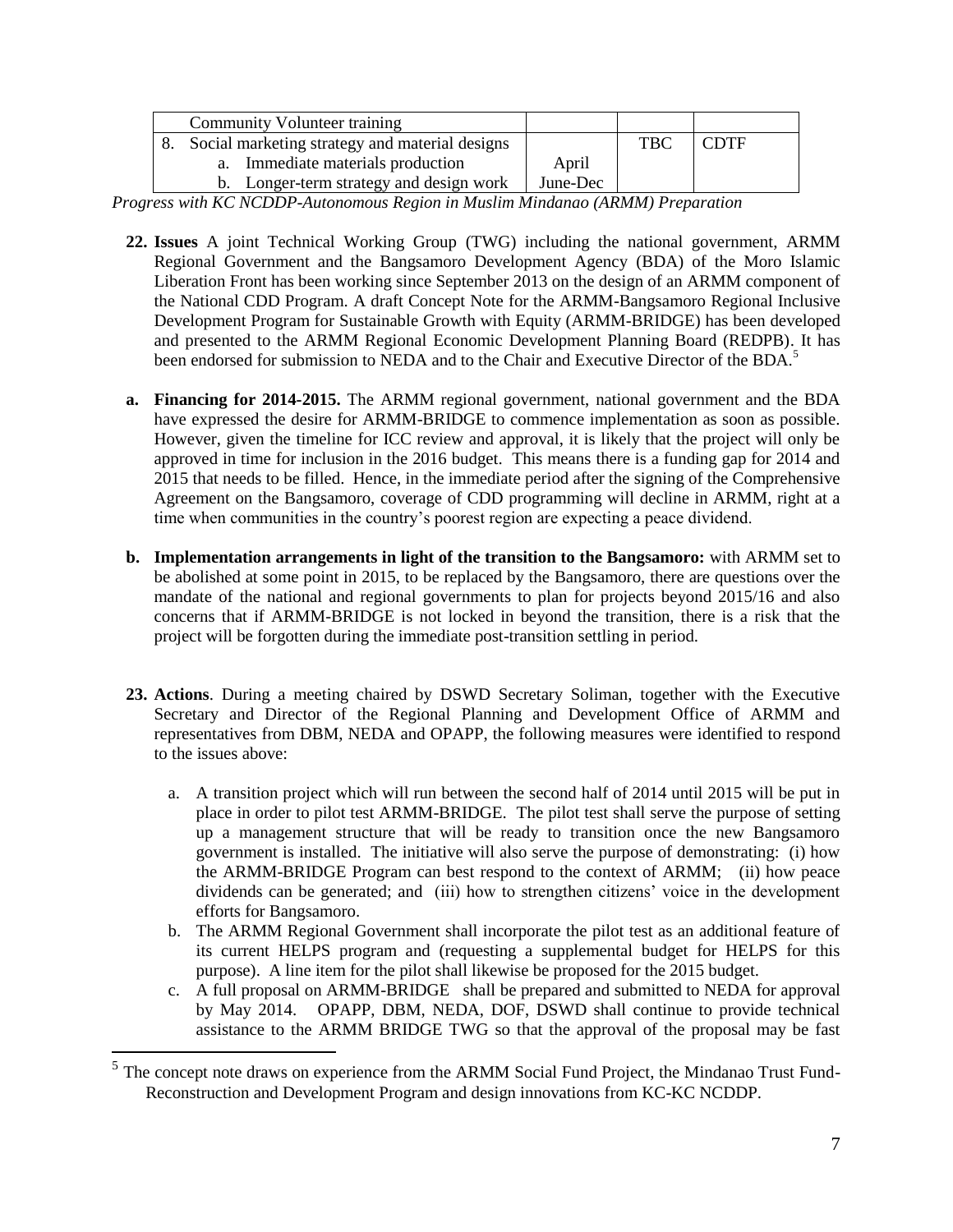tracked. Financing of the program shall be determined by the national government and may involve sourcing from any or a mix of government and Overseas Development Assistance (including grants from development partners).

d. A joint government/BDA workshop will be convened in mid-April in Davao to put together the overall roadmap for the development and implementation of ARMM-BRIDGE, including the 2014 pilot, 2015 implementation and 2016 onwards. This would include agreement on financing and institutional arrangements.

## *Use of KC NCDDP to channel additional resources for Yolanda response and housing*

**24.** The WBG team discussed with DSWD the possibility of additional government funds being channeled through KC NCDDP for Yolanda response. Currently, there are no immediate plans to proceed with such additional allocations of resources. Should this change in the future as NCDDP evolves, the WBG would be able to run some rapid simulations using the current grant allocation formula to help inform DSWD's decision of where best to channel resources. The mission also recommended that the same procedures (allocation formula, menu of sub-project types) be applied for any additional GoP funding to avoid confusion or additional administrative requirements on RPMOs and ACTs. The mission also briefed DSWD on additional discussions between the WBG and the Office of the Presidential Adviser for Reconstruction and Rehabilitation (OPARR) on housing reconstruction. The mission strongly recommended that KC NCDDP: (i) play a key role in community mobilization and identification of beneficiary households; (ii) work closely with key line agencies (NHA, DPWH) on referring potential beneficiaries to separate housing reconstruction interventions to be developed and led by these agencies (and currently under discussion); and (iii) that any proposed piloting of these approaches in KC NCDDP areas take into account issues of scale with support extended to avoid disparities across neighboring municipalities.

#### **25. Other matters**.

- a. The mission discussed with the Government the World Bank transfer of responsibilities for overseeing the implementation of the KC NCDDP from the current TTL to co-TTLs Maria Loreto N. Padua and Patricia Fernandes. The current TTL (Sean Bradley) will continue to participate as an advisor of the KC NCDDP Implementation team.
- b. It was agreed that a follow-up implementation support mission would take place in latter June/early July. The main focus of the mission would be to: (i) assess regional readiness and progress in setting up required institutional structures (ACTs, RPMOs and SRPMOs) in the new regions and municipalities; and (ii) assess the implementation challenges on the ground in the most Yolanda-affected regions (VI, VII and VIII) to determine what additionally may be required from the Bank and NPMO to support a rapid roll-out of work in these areas. A mission announcement and tentative schedule of meetings and field visits will be shared with DSWD prior to the end of May. ADB agreed in principle to jointly participate in the mission.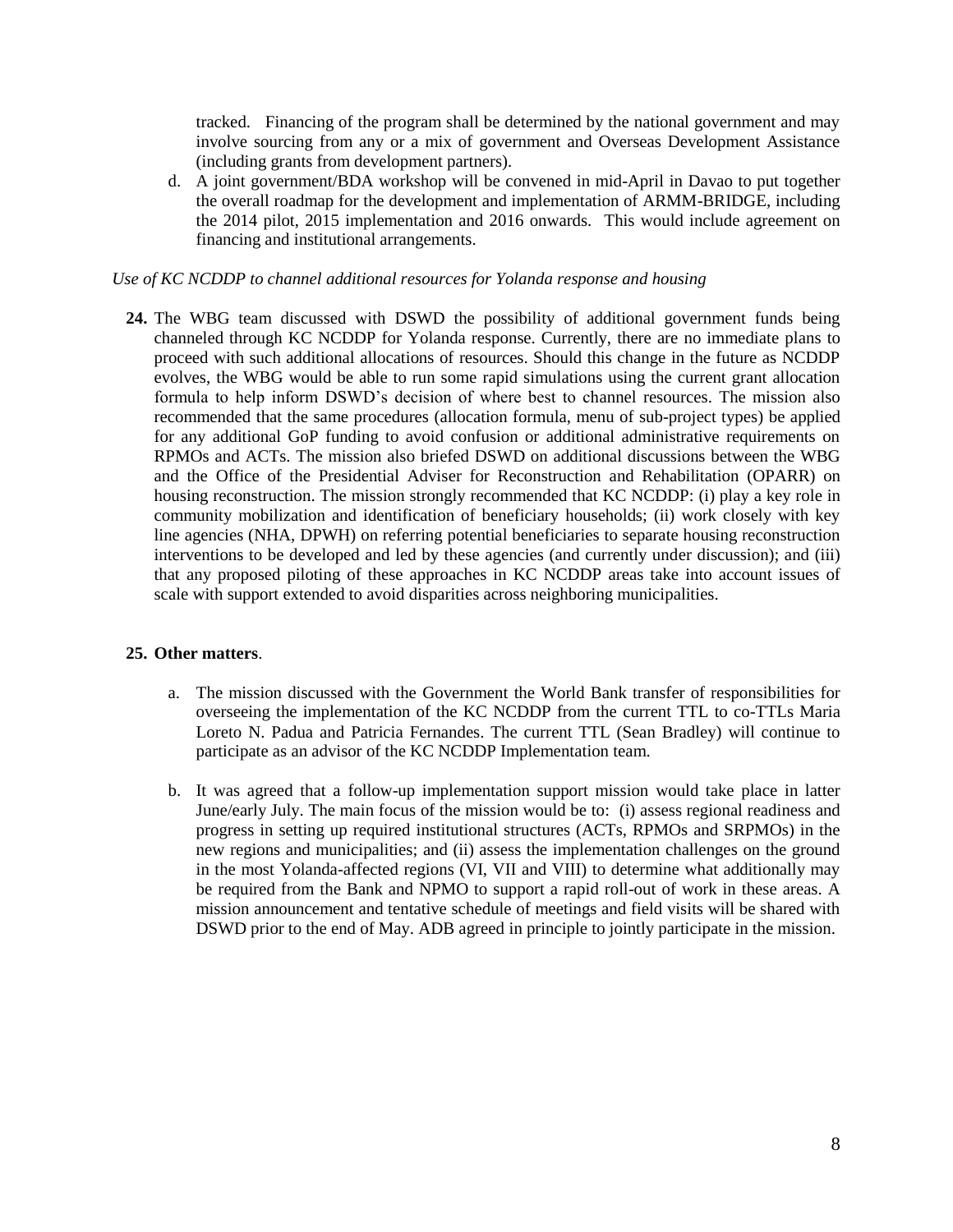**26. Agreed upon Actions**. Based on the discussions, findings and recommendations of the mission, the following priority actions have been agreed upon to further advance the implementation readiness of KC- NCDDP.

|    | <b>Activities</b>                                           | <b>Responsibility</b>   | <b>Indicative Date</b> |
|----|-------------------------------------------------------------|-------------------------|------------------------|
| 1. | Conduct Program Review & Evaluation Workshop<br>(PREW)      | <b>DSWD NPMO</b>        | Apr 25                 |
| 2. | Prepare overall work-plan (2014) for KC NCDDP roll-out      | <b>NPMO</b> Operations  | May 16                 |
|    |                                                             | Department              |                        |
| 3. | Prepare regional work-plans for roll-out                    | <b>RPMOs</b>            | May 16                 |
| 4. | Update procurement plans for RPMOs and NPMO                 | <b>NPMO</b> Procurement | June $15$              |
|    | institutional support                                       | unit                    |                        |
| 5. | Prepare detailed training plan for KC NCDDP activities      | NPMO Training unit      | May 16                 |
|    | (outlining types of training, number of trainees, and roll- |                         |                        |
|    | out plan to cover targeted municipalities)                  |                         |                        |
| 6. | Confirm with Australian Aid the proposed use of TA          | NPMO Project            | Apr 21                 |
|    | facility funding to support bulk contracting of engineers   | Director/ KC NCDDP      |                        |
|    | for Yolanda affected areas                                  | Project Manager         |                        |
| 7. | Prepare TORs and RFP for firm contract                      | <b>NPMO</b> Procurement | May 16                 |
|    |                                                             | unit, TAU               |                        |
| 8. | Revised Table of Contents for Ops Manual (OM)               | <b>NPMO</b> Operations  | Apr 5                  |
|    | prepared and shared with WGB team                           | Department              |                        |
| 9. | Update overall OM                                           | <b>NPMO</b> Operations  | Apr 21                 |
|    |                                                             | Department              |                        |
|    | 10. Review and comment on OM                                | <b>WBG</b>              | May 2                  |
|    | 11. Update DROM                                             | NPMO Technical          | April 30               |
|    |                                                             | Department              |                        |
|    | 12. Update CEAC                                             | NPMO Technical          | April 30               |
|    |                                                             | Department              |                        |
|    | 13. Simplify M&E Forms and update M&E manual                | NPMO M&E Unit           | April 30               |
|    | 14. Review community FM and procurement manuals to          | FM & Procurement        | May 16                 |
|    | further simplify procedures                                 | Units with WBG          |                        |
|    | 15. Conduct write-shop to agree on final simplifications    | FM & Procurement        | May 30                 |
|    | community FM and procurement manuals                        | Units with WBG          |                        |
|    | 16. Finalize contract for Training of Trainers (ToT)        | <b>WBG</b>              | Apr <sub>7</sub>       |
|    | consultant                                                  |                         |                        |
|    | 17. Initiate work on ToT consultancy                        | TOT consultant w/       | Apr <sub>7</sub>       |
|    |                                                             | <b>Training Unit</b>    |                        |
|    | 18. Finalize contract for popularizing project sub-manuals  | <b>WGB</b>              | April 30               |
|    | 19. Pilot and test e-RFR system                             | DSWD - Finance and      | Mid-May 2014           |
|    |                                                             | consultant (currently   |                        |
|    |                                                             | under contract)         |                        |
|    | 20. Hold joint government/BDA workshop on ARMM-             | DSWD and ARMM-          | 14-15 April            |
|    | BRIDGE to clarify road map for implementation,              | <b>BRIDGE TWG</b>       |                        |
|    | institutional arrangements and financing for 2014-15.       |                         |                        |
|    | 21. Prepare ICC ARMM-BRIDGE NEDA Proposal                   | ARMM-BRIDGE             | 30 April               |
|    |                                                             | TWG with support        |                        |
|    |                                                             | from HDPRC TWG          |                        |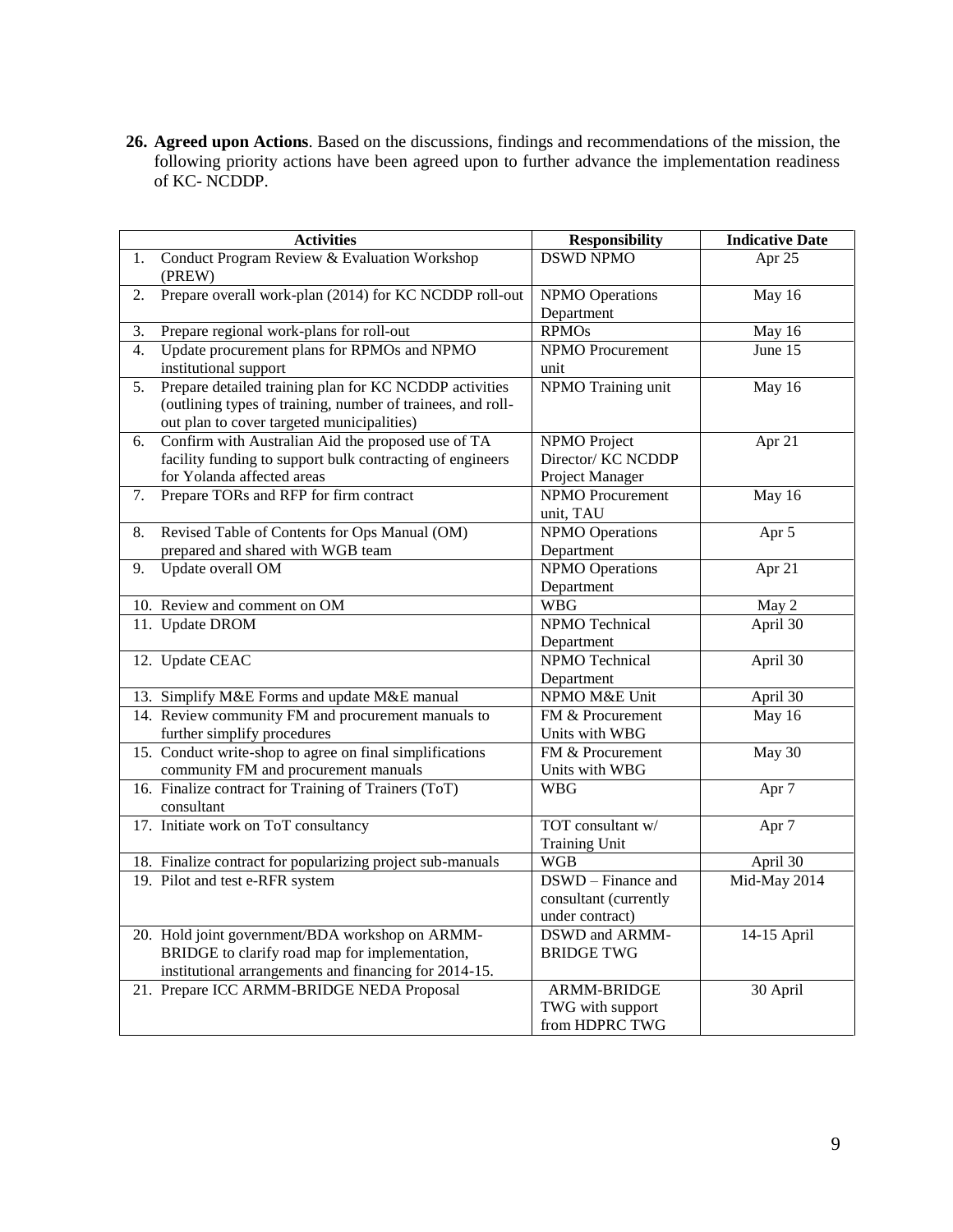# **Annex 1: Mission Schedule and List of People Met**

| <b>Date</b>                   | <b>Activities</b>                                 | <b>Expected output</b>              |  |  |  |  |
|-------------------------------|---------------------------------------------------|-------------------------------------|--|--|--|--|
| March 24, 2014 (Monday)       |                                                   |                                     |  |  |  |  |
| $4:00$ p.m.                   | Kick-off Meeting with Secretary Soliman           | Updates on requirements for project |  |  |  |  |
| Venue: Office of the          | and NPMO                                          | signing and effectiveness           |  |  |  |  |
| Secretary                     |                                                   |                                     |  |  |  |  |
| March 25, 2014 (Tuesday)      |                                                   |                                     |  |  |  |  |
| 10:00 a.m. $-2:00$            | Discussion of Operations Manual and<br>$\bullet$  | Agreements for substantive          |  |  |  |  |
| p.m.                          | <b>Sub-Manuals on Disaster Response</b>           | revisions and timeline for          |  |  |  |  |
| Venue: Visayas                | Operations, Financial Management and              | finalization of OM and other SM;    |  |  |  |  |
| Room, 28 <sup>th</sup> Floor, | Procurement;                                      | Firm up staffing/ organizational    |  |  |  |  |
| <b>WB</b>                     | Discussion of organizational<br>$\bullet$         | arrangements; formula for block     |  |  |  |  |
| One Global Place              | Arrangements                                      | grants;                             |  |  |  |  |
|                               | Finalization of community allocation<br>$\bullet$ |                                     |  |  |  |  |
|                               | formula                                           |                                     |  |  |  |  |
| March 26, 2014 (Wednesday)    |                                                   |                                     |  |  |  |  |
| $8:00$ a.m. $-9:00$ a.m.      | Meeting with ADB Team                             | Agreements on partnership           |  |  |  |  |
| Venue: ADB,                   |                                                   | protocols                           |  |  |  |  |
| <b>Ortigas Center</b>         |                                                   |                                     |  |  |  |  |
| (TBC)                         |                                                   |                                     |  |  |  |  |
|                               | <b>NIAPIT</b> Meeting                             |                                     |  |  |  |  |
| 9:00 a.m. - 4:00p.m.          | Orientation of National Inter-Agency<br>$\bullet$ | Agreements on terms of reference    |  |  |  |  |
|                               | Implementation Team and discussion                | of inter-agency team, including     |  |  |  |  |
| Venue: ADB                    | about roles and responsibilities of               | membership, functions and           |  |  |  |  |
| <b>Auditorium Annex 1</b>     | partners                                          | coordinative linkages:              |  |  |  |  |
| and 2                         | Discussions on following operational<br>$\bullet$ | Technical guidance/options on       |  |  |  |  |
|                               | concerns that require inte-agency                 | inter-agency concerns               |  |  |  |  |
|                               | guidance/decisions:                               |                                     |  |  |  |  |
|                               | o Standards for resilient                         |                                     |  |  |  |  |
|                               | community/sub-project;                            |                                     |  |  |  |  |
|                               | o Harmonization of CEAC with                      |                                     |  |  |  |  |
|                               | planned hazard mapping and CLUP                   |                                     |  |  |  |  |
|                               | revisions;                                        |                                     |  |  |  |  |
|                               | o No-build zone policy;                           |                                     |  |  |  |  |
|                               | o Housing/resettlement;                           |                                     |  |  |  |  |
|                               | o Livelihood;                                     |                                     |  |  |  |  |
|                               | o Vetting of sub-projects                         |                                     |  |  |  |  |
| Lunch time                    | Meeting with Jojo on NCIP MoU                     |                                     |  |  |  |  |
| March 27, 2014 (Thursday)     |                                                   |                                     |  |  |  |  |
|                               |                                                   |                                     |  |  |  |  |
| $3:00 - 4:30$ p.m.            | Meeting with AusAID (p.m.)<br>$\bullet$           | Agreements on core partnership      |  |  |  |  |
| Venue: AUSAID,                |                                                   | protocols and plans (and financing) |  |  |  |  |
| Australian Embassy,           |                                                   | of ISF                              |  |  |  |  |
| Makati                        |                                                   |                                     |  |  |  |  |
|                               | <b>March 28, 2014 (Friday)</b>                    |                                     |  |  |  |  |
| $9:00$ a.m. $-12:00$ n        | Training program/design<br>$\bullet$              | Agreements on training              |  |  |  |  |
| Venue: Davao                  | Staffing and organizational<br>$\bullet$          | program/design and next steps       |  |  |  |  |
| Room                          | arrangements                                      |                                     |  |  |  |  |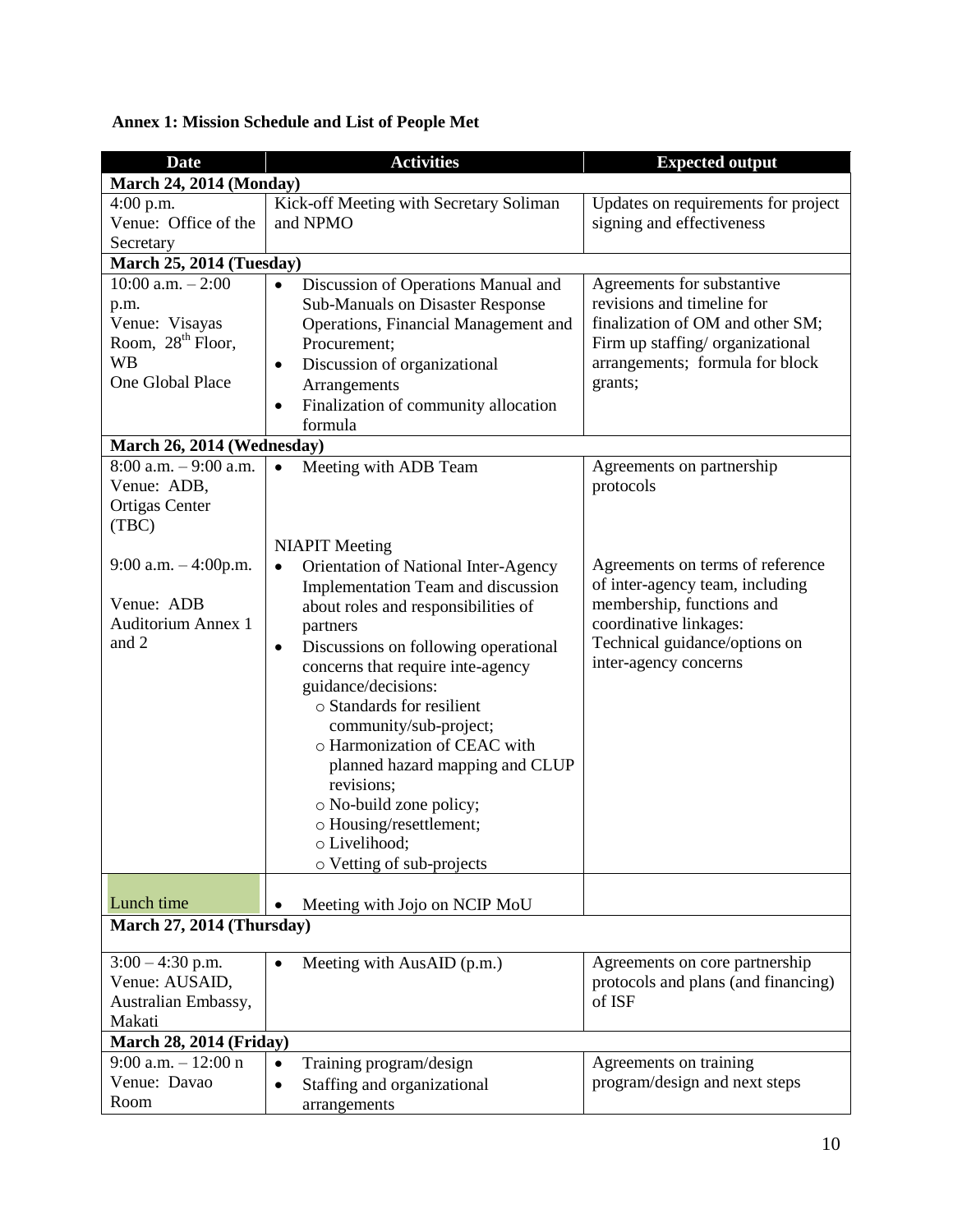| <b>Date</b>                 | <b>Activities</b>                                  | <b>Expected output</b>           |
|-----------------------------|----------------------------------------------------|----------------------------------|
| $25th$ Floor, WB            |                                                    |                                  |
| 1:00 p.m. $-$ 5:00 p.m.     | Meeting on Implementation Support<br>$\bullet$     | Agreements on TA priorities/plan |
| Venue: Davao                |                                                    |                                  |
| <b>Room</b>                 |                                                    |                                  |
| Mar 31, 2014 (Monday)       |                                                    |                                  |
| April 1, 2014 (Tuesday)     |                                                    |                                  |
| $9:00$ a.m. $-10:00$        | Technical preparatory meeting on KC<br>$\bullet$   | Agreements on presentations for  |
| a.m.                        | NCDDP-ARMM                                         | management meeting               |
| $10:00$ a.m. $-12:00$       | Meeting on KC NCDDP-ARMM<br>٠                      | Preliminary agreements on basic  |
| p.m.                        |                                                    | design & next steps              |
| $12:00 - 13:00$             | Wrap-up Discussion with Secretary<br>$\bullet$     |                                  |
|                             | Soleiman and NPMO                                  |                                  |
| $3:00 - 4:00$               | Meeting with Gov. Salceda at ADB<br>$\bullet$      |                                  |
| <b>April 2, 2014 (Weds)</b> |                                                    |                                  |
| 10:00 to 12:00              | MIS with DSWD M&E teams<br>$\bullet$               |                                  |
| 1:00 to $3:00$              | Discussions with training consultancy<br>$\bullet$ |                                  |
|                             | firm and DSWD                                      |                                  |

## **1. Department of Finance**

Dir. Stela Laureano Everette Villaraza

## **2. National Economic and Development Authority** Dir. Jonathan Uy

Ramon Falcon Laurence Michael Tibon Marc Antonio Miranda

### **3. Department of Budget and Management** ASec.Tina Rose Marie Canda Patrick Lim

Joy Villanueva

## **4. Department of Social Welfare and Development**

Sec. Corazon Juliano-Soliman Asec. Camilo G. Gudmalin Dir. Benilda Redaja Tomas Cabueños Alexander Glova Cicero Juan Aguilar Lalaine Encarnacion Engr. Benito Cesario Tingson Karlo de Asis Lee Patarlas Abelardo Cea Mirali Durr

Liaver Briones Maria Fe Mejia Donato del Rosario Proceso Jacobe Leslie Robles Irene Malong Connie Acosta Joyce Palacol Rein Soriano Vivian Robrigado Bessie Magtangob Leslie Estreller Rein Soriano Loida Abela Lourdes Turiano Romy Malong Tricia Maligalig Orson Sta. Cruz Melanie Sison

#### **5. Office of the Presidential Adviser for Peace Process**

USec. Luisito Montalbo ASec. Howard Cafugauan Brenda Batistiana Rowena Adil

## **6. Department of Agriculture** Gerald Arana